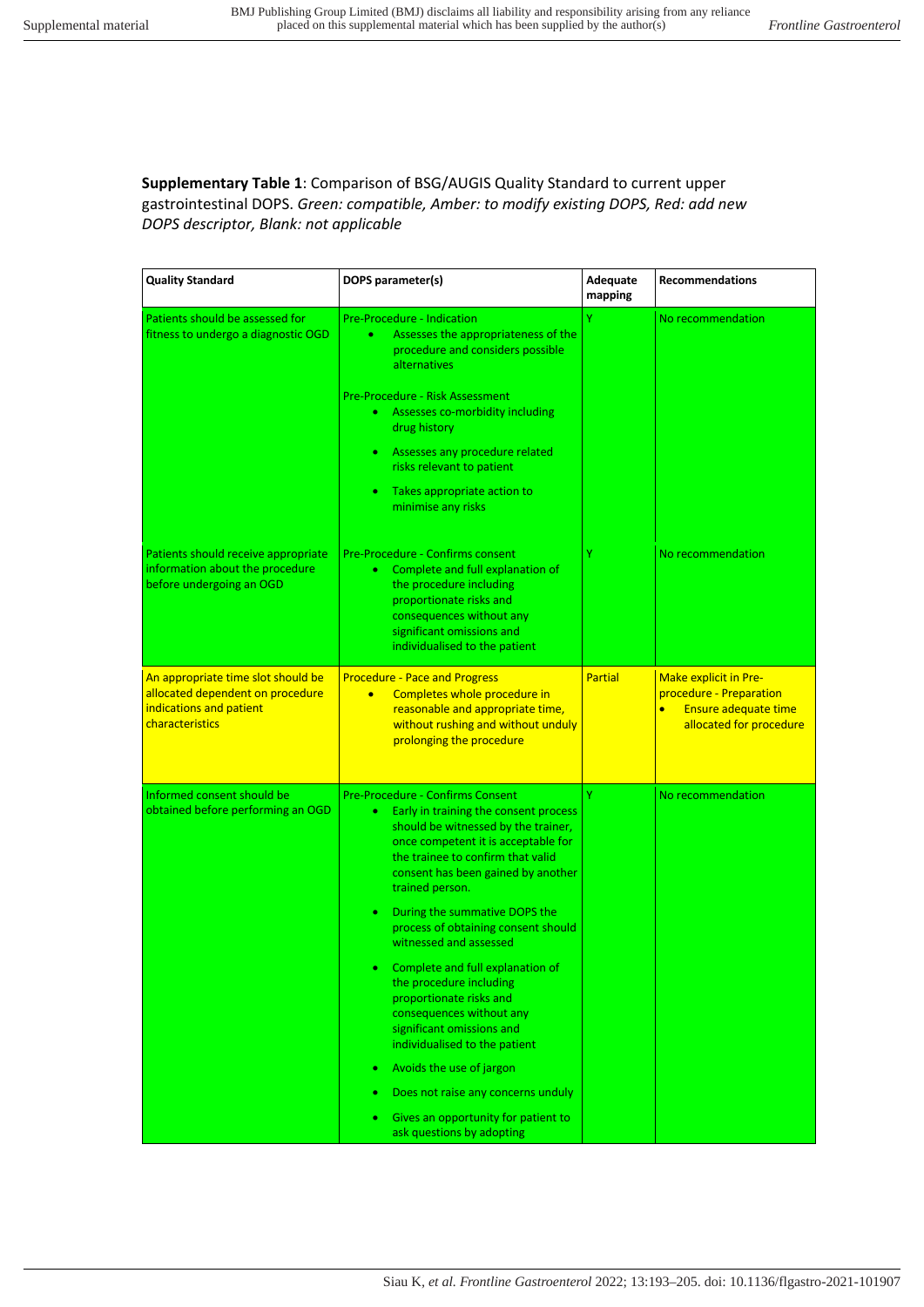| A safety checklist should be<br>completed before starting an OGD<br>A checklist should be undertaken<br>after completing an OGD, before the                            | appropriate verbal<br>and non-verbal behaviours<br>Develops rapport with the patient<br>Respects the patient's own views,<br>concerns and perceptions<br>Pre-Procedure - Preparation<br>Ensures all appropriate pre-<br>$\bullet$<br>procedure checks are performed as<br>per local policies<br><b>ENTS - Leadership</b>                                         | Ÿ<br><b>Partial</b>        | No recommendation<br><b>Add to Post-Procedure</b>      |
|------------------------------------------------------------------------------------------------------------------------------------------------------------------------|------------------------------------------------------------------------------------------------------------------------------------------------------------------------------------------------------------------------------------------------------------------------------------------------------------------------------------------------------------------|----------------------------|--------------------------------------------------------|
| patient leaves the room                                                                                                                                                | Supports safety and quality by<br>$\bullet$<br>adhering to current protocols and<br>codes of clinical practice                                                                                                                                                                                                                                                   |                            | Completes sign-out of<br>$\bullet$<br><b>Checklist</b> |
| Only an endoscopist with<br>appropriate training and the<br>relevant competencies should<br>independently perform OGD                                                  | <b>ENTS - Leadership</b><br>Supports safety and quality by<br>$\bullet$<br>adhering to current protocols and<br>codes of clinical practice<br><b>BSG Quality and Safety Indicators - Staffing</b><br>Only staff assessed to be competent<br>٠<br>for that task are allowed to practice<br>without supervision                                                    | Implicit in<br><b>DOPS</b> | No recommendation                                      |
| We suggest that endoscopists should<br>aim to perform a minimum of 100<br>OGDs a year, to maintain a high-<br>quality examination standard                             | N/A                                                                                                                                                                                                                                                                                                                                                              | Post-<br>Accreditatio<br>n | No recommendation                                      |
| UGI endoscopy should be performed<br>with high-definition video<br>endoscopy systems, with the ability<br>to capture images and take biopsies                          | <b>Pre-Procedure - Equipment Check</b><br><b>Ensures the available scope is</b><br>$\bullet$<br>appropriate for the current patient.<br><b>Ensures the endoscope is</b><br>$\bullet$<br>functioning normally before<br>attempting<br>insertion checking all channels and<br>connections, light source and<br>angulation locks are off.                           | <b>Partial</b>             | No recommendation -<br>beyond scope of DOPS            |
| Intravenous sedation and local<br>anaesthetic throat spray can be used<br>in conjunction if required. Caution<br>should be exercised in those at risk<br>of aspiration | <b>Pre-Procedure - Sedation</b><br>When indicated inserts and secures<br>IV access and uses appropriate<br>topical anaesthesia<br>Uses sedation and/or analgesic<br>$\bullet$<br>doses in keeping with current<br>guidelines and in the context of the<br>physiology of the patient<br>Drug doses checked and confirmed<br>$\bullet$<br>with the assisting staff | Ÿ                          | No recommendation                                      |
| A complete OGD should assess all<br>relevant anatomical landmarks and<br>high-risk stations                                                                            | <b>Visualisation</b>                                                                                                                                                                                                                                                                                                                                             | Y                          | No recommendation                                      |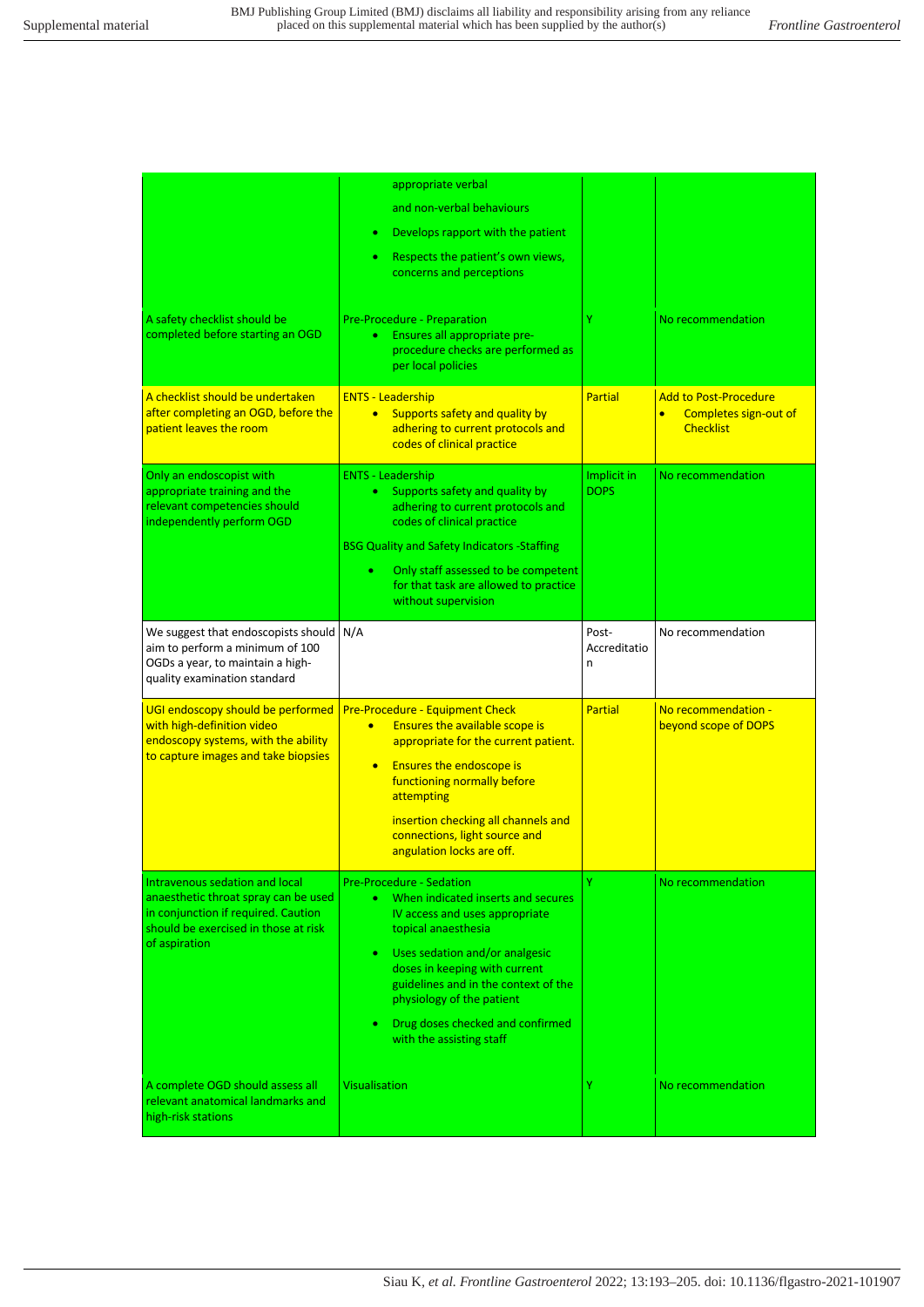| The quality of mucosal visualisation<br><b>Post-Procedure - Report Writing</b><br>Partial<br><b>Add in Report Writing</b><br>should be reported.<br>Records a full and accurate<br>Includes quality of<br>$\bullet$<br>$\bullet$<br>mucosal visualisation<br>description of procedure and<br>findings<br><b>Adequate mucosal visualisation</b><br><b>Insertion and Withdrawal - Suction/Air/lens</b><br>Partial<br><b>Add in Insertion and</b><br>should be achieved by a<br><b>Withdrawal</b><br>cleaning<br>combination of adequate air<br>Well-judged and timely use of<br><b>Uses mucosal cleaning</b><br>$\bullet$<br>insufflation, aspiration and the use<br>distension, suction and lens<br>techniques<br>of mucosal cleansing techniques<br>clearing.<br>It is suggested that the inspection<br>N<br><b>Add in Report Writing</b><br>time during a diagnostic OGD should<br>be recorded for surveillance<br>for surveillance<br>procedures, such as Barrett's<br>procedures<br>oesophagus and gastric<br>atrophy/intestinal metaplasia<br>surveillance<br>Ÿ<br>Where a lesion is identified, this<br>No recommendation - DOPS<br><b>Post-Procedure - Report Writing</b><br>should be described using the Paris<br>Uses appropriate endoscopy scoring<br>parameters generic to cover<br>٠<br>classification and targeted biopsies<br>multiple situations<br>systems<br>taken<br>N/A<br>Endoscopy units should adhere to<br>safe sedation practice<br>Ÿ<br>No recommendation - DOPS<br>The length of a Barrett's segment<br><b>Post-Procedure - Report Writing</b><br>should be classified according to the<br>parameters generic to cover<br>Uses appropriate endoscopy scoring<br>٠<br>Prague classification<br>multiple situations<br>systems<br>Where a lesion is identified within a<br>Y<br><b>Post-Procedure - Report Writing</b><br>No recommendation - DOPS<br>Barrett's segment, this should be<br>Uses appropriate endoscopy scoring<br>parameters generic to cover<br>٠ | <b>Photodocumentation should be</b><br>made of relevant anatomical<br>landmarks and any detected lesions |                   | N | <b>Add in Procedure -</b><br><b>Visualisation</b><br><b>Photodocuments landmarks</b><br>and lesions according to<br>current guidelines |
|-------------------------------------------------------------------------------------------------------------------------------------------------------------------------------------------------------------------------------------------------------------------------------------------------------------------------------------------------------------------------------------------------------------------------------------------------------------------------------------------------------------------------------------------------------------------------------------------------------------------------------------------------------------------------------------------------------------------------------------------------------------------------------------------------------------------------------------------------------------------------------------------------------------------------------------------------------------------------------------------------------------------------------------------------------------------------------------------------------------------------------------------------------------------------------------------------------------------------------------------------------------------------------------------------------------------------------------------------------------------------------------------------------------------------------------------------------------------------------------------------------------------------------------------------------------------------------------------------------------------------------------------------------------------------------------------------------------------------------------------------------------------------------------------------------------------------------------------------------------------------------------------------------------------------------------------------------------------------------------------|----------------------------------------------------------------------------------------------------------|-------------------|---|----------------------------------------------------------------------------------------------------------------------------------------|
|                                                                                                                                                                                                                                                                                                                                                                                                                                                                                                                                                                                                                                                                                                                                                                                                                                                                                                                                                                                                                                                                                                                                                                                                                                                                                                                                                                                                                                                                                                                                                                                                                                                                                                                                                                                                                                                                                                                                                                                           |                                                                                                          |                   |   |                                                                                                                                        |
|                                                                                                                                                                                                                                                                                                                                                                                                                                                                                                                                                                                                                                                                                                                                                                                                                                                                                                                                                                                                                                                                                                                                                                                                                                                                                                                                                                                                                                                                                                                                                                                                                                                                                                                                                                                                                                                                                                                                                                                           |                                                                                                          |                   |   |                                                                                                                                        |
|                                                                                                                                                                                                                                                                                                                                                                                                                                                                                                                                                                                                                                                                                                                                                                                                                                                                                                                                                                                                                                                                                                                                                                                                                                                                                                                                                                                                                                                                                                                                                                                                                                                                                                                                                                                                                                                                                                                                                                                           |                                                                                                          |                   |   | <b>Reports inspection time</b>                                                                                                         |
|                                                                                                                                                                                                                                                                                                                                                                                                                                                                                                                                                                                                                                                                                                                                                                                                                                                                                                                                                                                                                                                                                                                                                                                                                                                                                                                                                                                                                                                                                                                                                                                                                                                                                                                                                                                                                                                                                                                                                                                           |                                                                                                          |                   |   |                                                                                                                                        |
|                                                                                                                                                                                                                                                                                                                                                                                                                                                                                                                                                                                                                                                                                                                                                                                                                                                                                                                                                                                                                                                                                                                                                                                                                                                                                                                                                                                                                                                                                                                                                                                                                                                                                                                                                                                                                                                                                                                                                                                           |                                                                                                          |                   |   |                                                                                                                                        |
|                                                                                                                                                                                                                                                                                                                                                                                                                                                                                                                                                                                                                                                                                                                                                                                                                                                                                                                                                                                                                                                                                                                                                                                                                                                                                                                                                                                                                                                                                                                                                                                                                                                                                                                                                                                                                                                                                                                                                                                           |                                                                                                          |                   |   |                                                                                                                                        |
| classification and targeted biopsies<br>taken                                                                                                                                                                                                                                                                                                                                                                                                                                                                                                                                                                                                                                                                                                                                                                                                                                                                                                                                                                                                                                                                                                                                                                                                                                                                                                                                                                                                                                                                                                                                                                                                                                                                                                                                                                                                                                                                                                                                             | described using the Paris                                                                                | systems           |   | multiple situations                                                                                                                    |
| Y<br>When no lesions are detected within<br><b>Management of Findings - Management</b><br>No recommendation - DOPS<br>a Barrett's segment, biopsies should<br>Takes appropriate specimens as<br>٠<br>be taken in accordance with the<br>multiple situations<br>indicated by the pathology and<br>Seattle protocol If squamous<br>clinical context.<br>neoplasia is suspected, full<br>Recognition<br>assessment with enhanced imaging<br>Appropriate use of mucosal<br>and/or Lugol's chromo-endoscopy is<br>enhancement techniques.<br>required                                                                                                                                                                                                                                                                                                                                                                                                                                                                                                                                                                                                                                                                                                                                                                                                                                                                                                                                                                                                                                                                                                                                                                                                                                                                                                                                                                                                                                          |                                                                                                          |                   |   | parameters generic to cover                                                                                                            |
| Y<br><b>Management of Findings - Management</b><br>No recommendation - DOPS<br>Oesophageal ulcers and oesophagitis<br>that is grade D or atypical in<br>Takes appropriate specimens as<br>$\bullet$<br>appearance, should be biopsied,<br>indicated by the pathology and<br>multiple situations                                                                                                                                                                                                                                                                                                                                                                                                                                                                                                                                                                                                                                                                                                                                                                                                                                                                                                                                                                                                                                                                                                                                                                                                                                                                                                                                                                                                                                                                                                                                                                                                                                                                                           | with further evaluation in 6 weeks<br>after PPI therapy                                                  | clinical context. |   | parameters generic to cover                                                                                                            |
| Post-Procedure - Management                                                                                                                                                                                                                                                                                                                                                                                                                                                                                                                                                                                                                                                                                                                                                                                                                                                                                                                                                                                                                                                                                                                                                                                                                                                                                                                                                                                                                                                                                                                                                                                                                                                                                                                                                                                                                                                                                                                                                               |                                                                                                          |                   |   |                                                                                                                                        |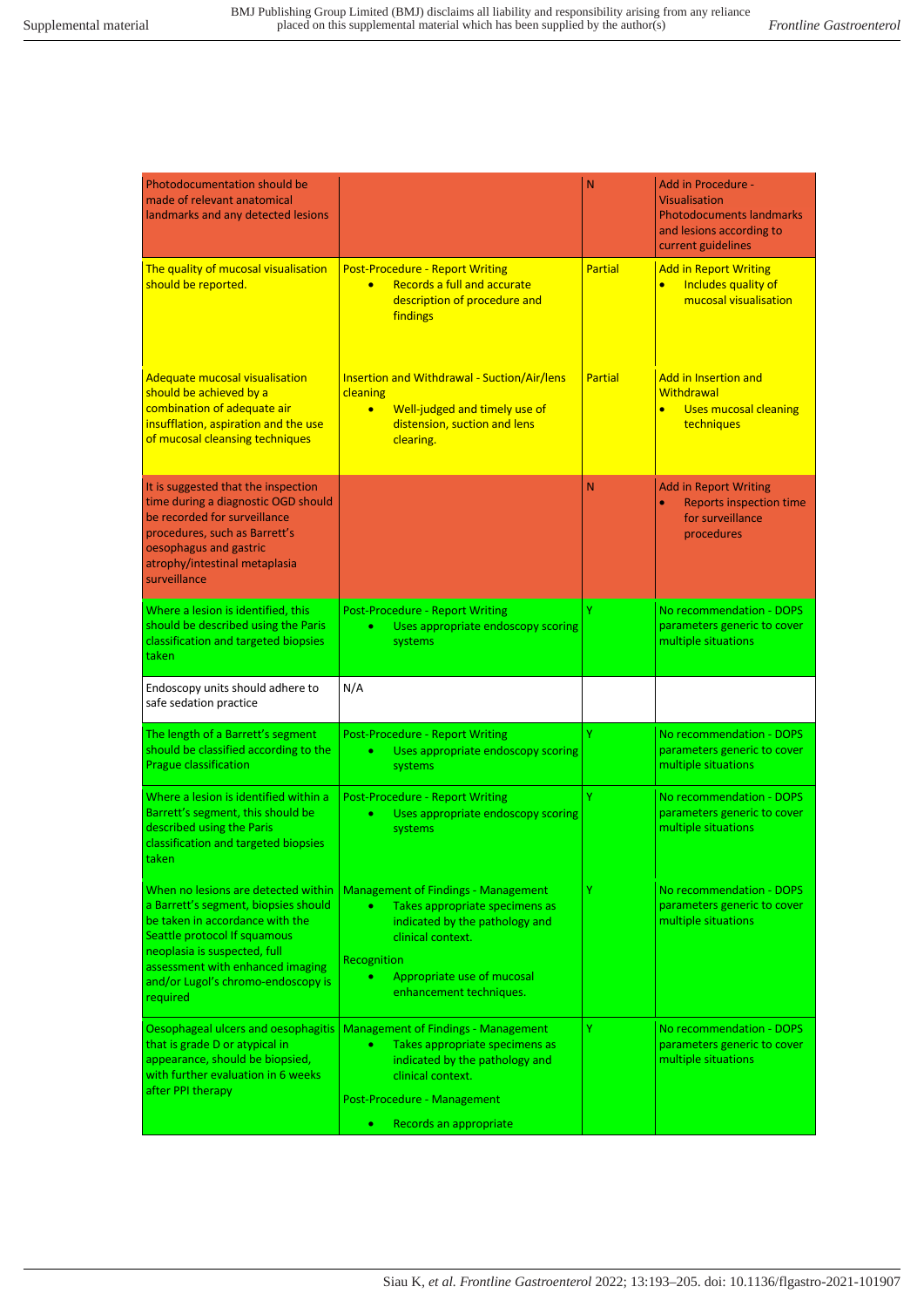|                                                                                                                                                                                                                                | management plan (including<br>medication, further                                                                                                                                                                                                                                                                                |                |                                                                                                                         |
|--------------------------------------------------------------------------------------------------------------------------------------------------------------------------------------------------------------------------------|----------------------------------------------------------------------------------------------------------------------------------------------------------------------------------------------------------------------------------------------------------------------------------------------------------------------------------|----------------|-------------------------------------------------------------------------------------------------------------------------|
| The presence of an inlet patch<br>should be photo-documented.<br>The presence of a hiatus hernia<br>should be documented and<br>measured                                                                                       | <b>Management of Findings - Recognition</b><br>Rapid, accurate and thorough<br>$\bullet$<br>determination of normal and<br>abnormal findings.<br><b>Post-Procedure - Report Writing</b><br>Records a full and accurate<br>$\bullet$<br>description of procedure and<br>findings<br>Uses appropriate endoscopy scoring<br>systems | <b>Partial</b> | <b>Add in Management of</b><br><b>Findings - Recognition</b><br><b>Photodocuments</b><br>$\bullet$<br>abnormal findings |
| Biopsies from two different regions<br>in the oesophagus should be taken<br>to rule out eosinophilic oesophagitis<br>in those presenting with<br>dysphagia/food bolus obstruction,<br>where an alternate cause is not<br>found | <b>Management of Findings - Management</b><br>۰<br>Takes appropriate specimens as<br>indicated by the pathology and<br>clinical context.                                                                                                                                                                                         | Y              | No recommendation - DOPS<br>parameters generic to cover<br>multiple situations                                          |
| Varices should be described<br>according to a standardised<br>classification                                                                                                                                                   | <b>Post-Procedure - Report Writing</b><br>Records a full and accurate<br>٠<br>description of procedure and<br><b>findings</b><br>Uses appropriate endoscopy scoring<br>systems                                                                                                                                                   | Ÿ              | No recommendation - DOPS<br>parameters generic to cover<br>multiple situations                                          |
| Strictures should be biopsied to<br>exclude malignancy before dilatation                                                                                                                                                       | <b>Management of Findings - Management</b><br>٠<br>Takes appropriate specimens as<br>indicated by the pathology and<br>clinical context.<br>Performs endoscopic therapy or<br>۰<br>interventions appropriately for the<br>pathology and clinical context<br>(includes taking no action)                                          | Y              | No recommendation - DOPS<br>parameters generic to cover<br>multiple situations                                          |
| Gastric ulcers should be biopsied<br>and re-evaluated after appropriate<br>treatment, including H. pylori<br>eradication where indicated, within<br>6-8 weeks                                                                  | Management of Findings - Management<br>۰<br>Takes appropriate specimens as<br>indicated by the pathology and<br>clinical context.<br>Post-Procedure - Management<br>Records an appropriate<br>٠<br>management plan (including<br>medication, further investigation<br>and responsibility for follow-up).                         |                | No recommendation - DOPS<br>parameters generic to cover<br>multiple situations                                          |
| Where there are endoscopic<br>features of gastric atrophy or IM<br>separate biopsies from the gastric<br>antrum and body should be taken                                                                                       | <b>Management of Findings - Management</b><br>Takes appropriate specimens as<br>٠<br>indicated by the pathology and<br>clinical context.                                                                                                                                                                                         | Y              | No recommendation - DOPS<br>parameters generic to cover<br>multiple situations                                          |
| Where iron deficiency anaemia is                                                                                                                                                                                               | <b>Management of Findings - Management</b>                                                                                                                                                                                                                                                                                       | Υ              | No recommendation - DOPS                                                                                                |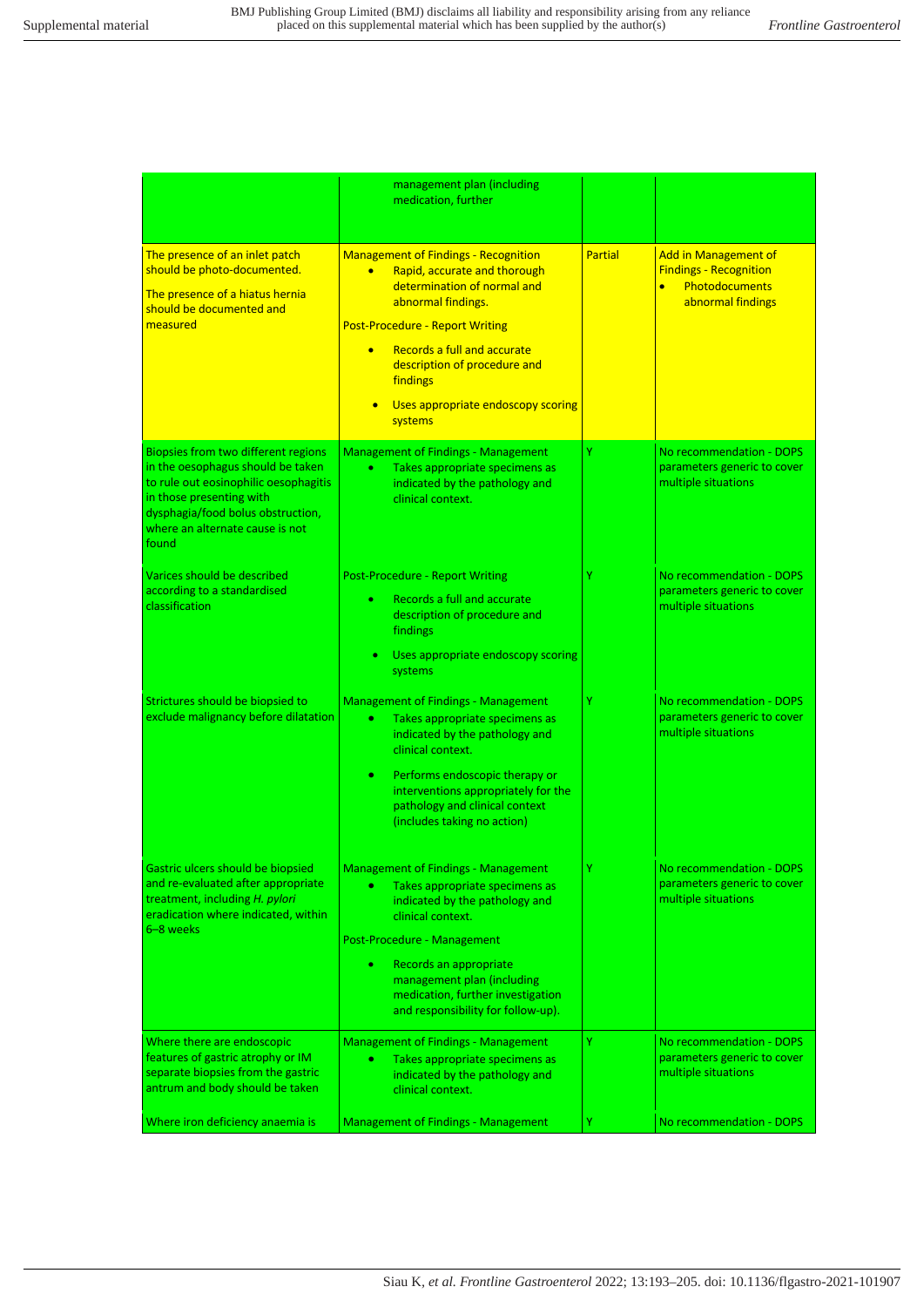| being investigated, separate biopsies<br>from the gastric antrum and body<br>should be taken, as well as duodenal<br>specimens if coeliac serology is<br>positive or has not been previously<br>measured       | $\bullet$<br>Takes appropriate specimens as<br>indicated by the pathology and<br>clinical context.                                                                                                                                                                                                                                  |                | parameters generic to cover<br>multiple situations                                                                      |
|----------------------------------------------------------------------------------------------------------------------------------------------------------------------------------------------------------------|-------------------------------------------------------------------------------------------------------------------------------------------------------------------------------------------------------------------------------------------------------------------------------------------------------------------------------------|----------------|-------------------------------------------------------------------------------------------------------------------------|
| Where gastric or duodenal ulcers are<br>identified, H. pylori should be tested<br>and eradicated if positive                                                                                                   | <b>Management of Findings - Management</b><br>Takes appropriate specimens as<br>۰<br>indicated by the pathology and<br>clinical context.                                                                                                                                                                                            |                |                                                                                                                         |
| The presence of gastric polyps<br>should be recorded, with the<br>number, size, location and<br>morphology described, and<br>representative biopsies taken                                                     | <b>Post-Procedure - Report Writing</b><br>Records a full and accurate<br>٠<br>description of procedure and<br>findings<br>Uses appropriate endoscopy scoring<br>systems<br><b>Management of Findings - Management</b><br>Takes appropriate specimens as<br>٠<br>indicated by the pathology and<br>clinical context.                 | Ÿ              | No recommendation - DOPS<br>parameters generic to cover<br>multiple situations                                          |
| Where coeliac disease is suspected,<br>a minimum of four biopsies should<br>be taken, including representative<br>specimens from the second part of<br>the duodenum and at least one from<br>the duodenal bulb | <b>Management of Findings - Management</b><br>Takes appropriate specimens as<br>$\bullet$<br>indicated by the pathology and<br>clinical context.                                                                                                                                                                                    | Ÿ              | No recommendation - DOPS<br>parameters generic to cover<br>multiple situations                                          |
| A malignant looking lesion should be<br>described, photo documented and a<br>minimum of six biopsies taken                                                                                                     | <b>Post-Procedure - Report Writing</b><br>Records a full and accurate<br>$\bullet$<br>description of procedure and<br>findings<br>Uses appropriate endoscopy scoring<br>systems<br><b>Management of Findings - Management</b><br>Takes appropriate specimens as<br>$\bullet$<br>indicated by the pathology and<br>clinical context. | <b>Partial</b> | <b>Add in Management of</b><br><b>Findings - Recognition</b><br><b>Photodocuments</b><br>$\bullet$<br>abnormal findings |
| After OGD readmission, mortality<br>and complications should be audited                                                                                                                                        | N/A                                                                                                                                                                                                                                                                                                                                 |                |                                                                                                                         |
| A report summarising the endoscopy<br>findings and recommendations<br>should be produced and the key<br>information provided to the patient<br>before discharge                                                | <b>Post-Procedure - Report Writing</b><br>Records a full and accurate<br>description of procedure and<br>findings<br><b>ENTS - Communication &amp; Teamwork</b><br>Clear communication of results and<br>management plan with patient<br>and/or carers                                                                              | Ÿ              | No recommendation                                                                                                       |
| A method for ensuring histological<br>results are processed must be in                                                                                                                                         | N/A                                                                                                                                                                                                                                                                                                                                 |                |                                                                                                                         |